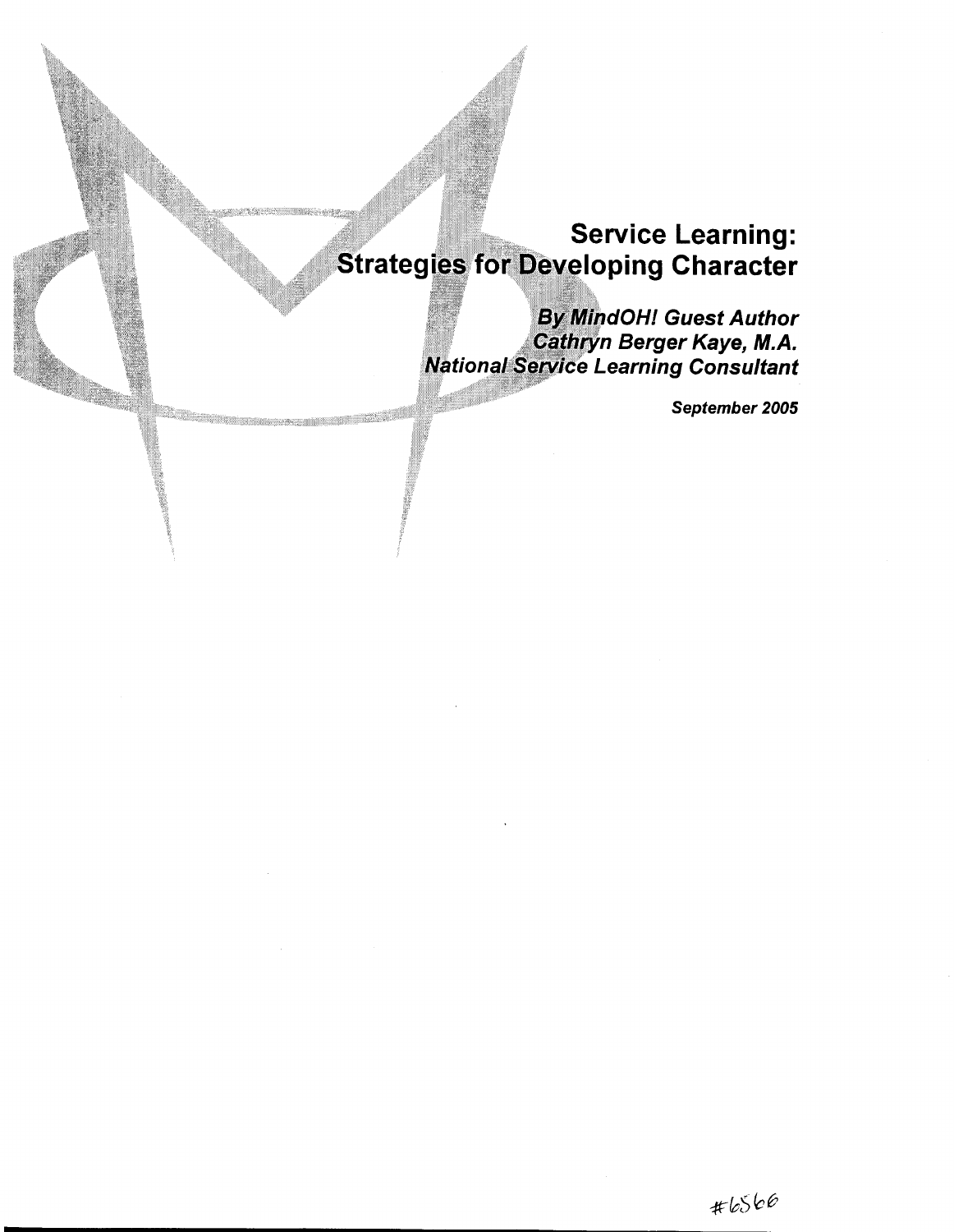## **Service Learning: Strategies for Developing Character**

Simply put, service learning connects school-based curriculum with the inherent caring and concern young people have for their world--whether on their school campus, at a local food bank, or in a distant rainforest. With the recent devastation caused by Hurricane Katrina, young students are especially attuned to how we as a nation, truly rely on the spirit and actions of volunteers to bring both essentials for daily living and to restore hope.

The results of participating in service, whether inspired by tragedies observed on television or developed in a classroom to establish relevance and meaning to subject matter, are memorable lifelong lessons for students that foster a stronger society for us all. When this becomes part of a school culture repeated in a variety of classes affording a range of experiences and opportunities, students gain the intrinsic motivation to participate in community.

Intrinsic. This is the key word to character education. If students continue to rely on outside, extrinsic reinforcement for motivation, we are lost as a society. Instead, with service learning, we engage students, involve them, assist them in developing plans and visions and ideas that they then see placed into action and, voila! Something happens, something changes. They are a part of this change. And along with the external change made by reading aloud to children, interviewing elders to document their lives, putting together food packages for hurricane evacuees, restoring a wetland, writing a booklet on how to do a better food drive- along with the impact they see and experience, they change. They experience growth of character. They learn about how to work with others, the meaning of persistence, how to survive setbacks and disappointment, what it feels like to be depended upon. This will not occur through hypothetical situations. This occurs when learning and service connect, and the teacher is the model of this process. This is what service learning can look like.

Students research the myths of aging. They discover how older people often feel isolated and disconnected from family members by distance. They read young adult novels about kids they can relate to who also experience feelings of alienation. They interview elders and find out they often lack knowledge to use computers. After thoughtful preparation and practice, and in collaboration with a senior community center, the teens schedule computer labs for elders. With their new email skills, the elders keep in touch with their young teachers long after the sessions were complete. Students develop conversational skills, manners, and respect for others.

A humanities class wants to make a mural on an outside wall. They read biographies and at first want to represent their favorite characters. A student suggested finding real people in the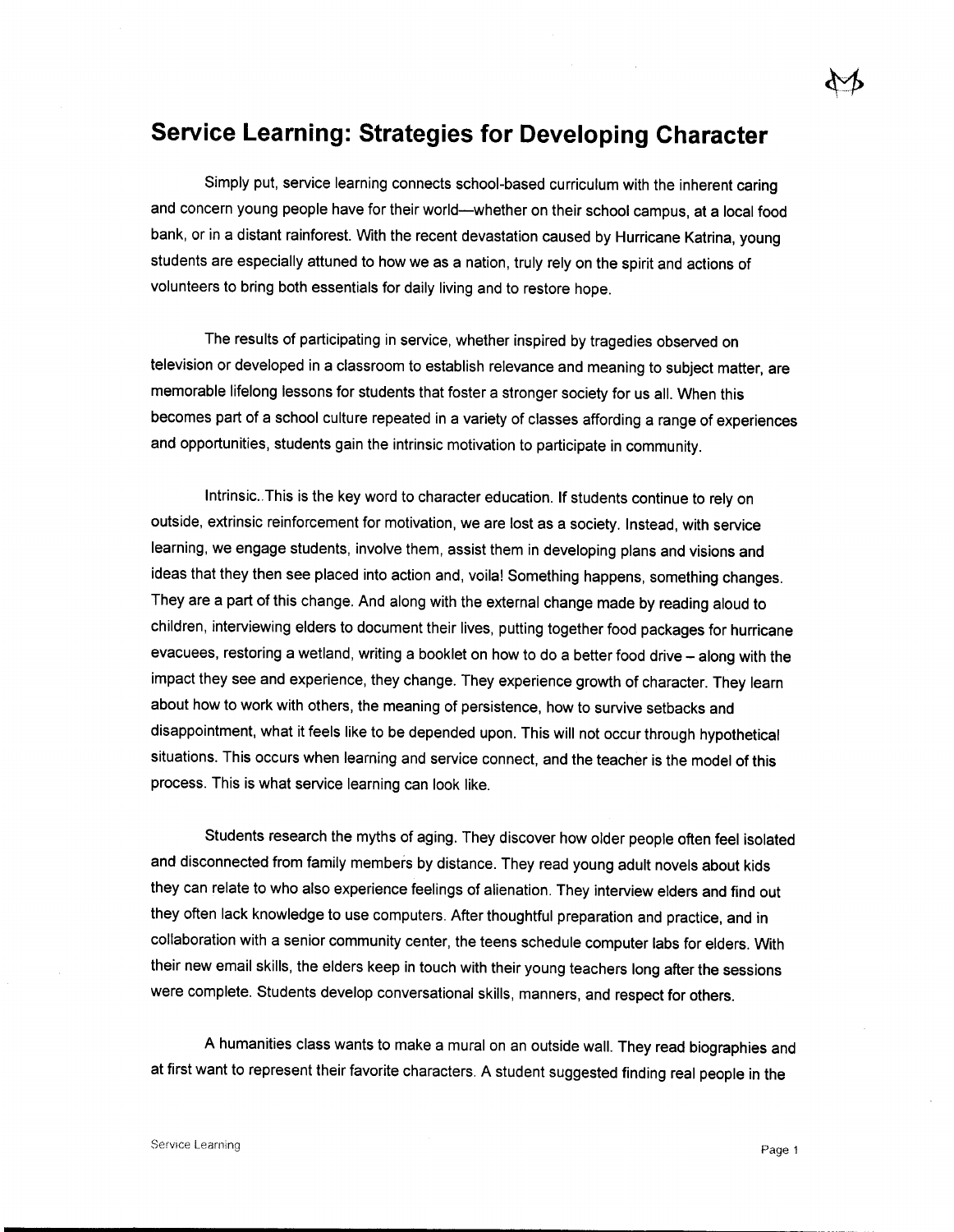community to honor and others agree. They create public service announcements to promote their search on the local radio station and in neighborhood newspapers seeking nominations. They select eight people who represent the community's diversity and who contribute regularly to the well-being of their communities. Students conduct interviews, make sketches of their honorees, and with the help of a local artist, complete a ten-foot mural and booklet of stories about their process. They learn about resiliency, honor, and discover many ways that actions can benefit others. They find out that, as Arthur Ashe said, "From what you get you make a living; what you give, however, makes a life."

After a food bank relocated, the coordinator visits a class and describes how sterile and unwelcoming the new waiting area appears with its rows of chairs and bare white walls. The students make posters and art work to decorate the rooms and create a child-care area stocked with donated art supplies and original picture books by this classroom of now published authors! Students learn that their talents and skills have value, and that doing what they enjoy - making art - can beautify their surroundings. They also find out that by asking others what is needed, they find out hat is not readily observed: that young children who accompany their parents to this food bank may sit for hours with no activity. They responded with a child activity center.

These examples illustrate the potential that can evolve as students apply their skills, talents and knowledge for the common good, while engaging in academic content. When service learning is used in a structured way that connects classroom content, literature, and skills to community needs, students will:

- apply academic, social, and personal skills to improve the community
- make decisions that have real, not hypothetical, results
- grow as individuals, gain respect for peers, and increase civic participation
- experience success no matter what their academic ability level
- gain a deeper understanding of themselves, their community, and society
- develop as leaders who take initiative, solve problems, work as a team, and demonstrate their abilities while and through helping others.

These important and documented academic and social results have helped validate service learning as valuable, respected, and widely employed in K-12 and higher education classrooms. Service learning can be defined as a teaching method where guided or classroom learning is deepened through service to others in a process that provides structured time for reflection on the service experience and demonstration of the skills and knowledge required.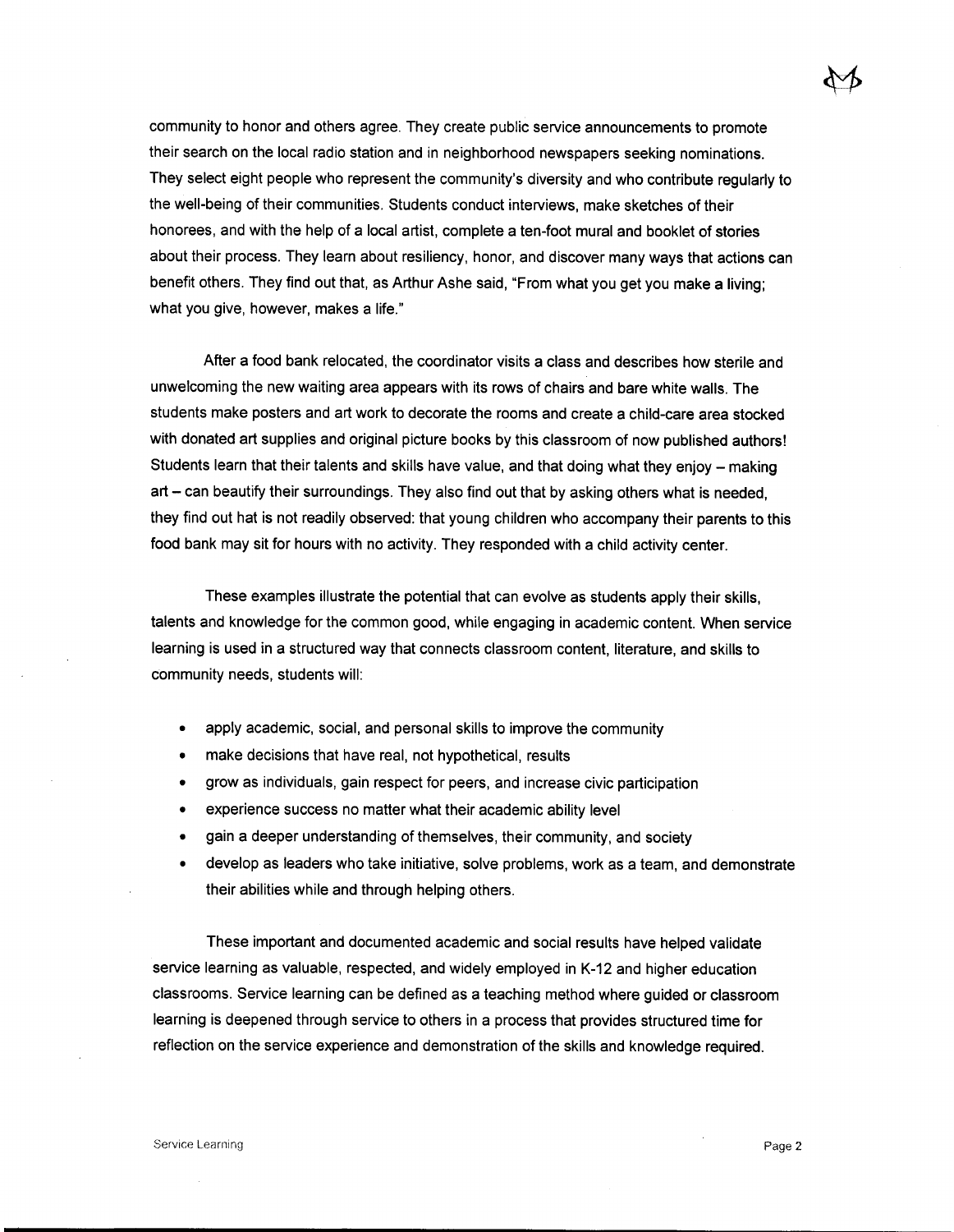#### **Why is Service Learning Important?**

Service learning provides meaningful ways for students, teachers, administrators and community agencies and members to move together with deliberate thought and action toward a common purpose that has mutual benefits. Students benefit academically, socially, and emotionally; develop skills; explore numerous career options; and have a propensity to appreciate the value of civic responsibility and actively (and willingly) participate in their community. Teachers make school and education more relevant for their students, often seeing their students blossom and develop previously untapped strengths in the process, and may find themselves professional re-energized. Community partners receive much needed help and may find themselves learning from the students as they teach and interact with them.

By encouraging and supporting thoughtful civic involvement and participation by young people, the entire community benefits. Young people are acknowledged-and see themselvesas resourceful, knowledgeable, and agents of change who can harness their ideas, energy, and enthusiasm to benefit us all. This is character education in action!

#### **Bringing Learning to Life**

The beauty of service learning is something real and concrete is occurring. Learning takes on a new dimension. When students are engaged intellectually and emotionally with a topic, they can light up with a revelation that make a connection between two previously separate ideas. What they learn in school suddenly matters. Math, science, social studies, language, literature, the arts-all are applied, used, and placed in contexts where they really matter.

John Dewey said, "Education is not preparation for life; education is life itself." To grow adults of able character requires us all to model and encourage participation in civic deeds. Service learning provides the design. All we as educators must do, is put the ideas and strategies into practice. If this idea seems daunting, know that across the country, countless teachers are involved, engaging their students in making significant contributions to others, with a myriad of benefits to all involved. In service learning lies the balance: the dynamic of combining learning and action, a thoughtful integration. A sense of purpose is here to be found, along with selfdiscovery, knowledge, and the ability to interact and improve our planetary home. This is character education civic brought to life.